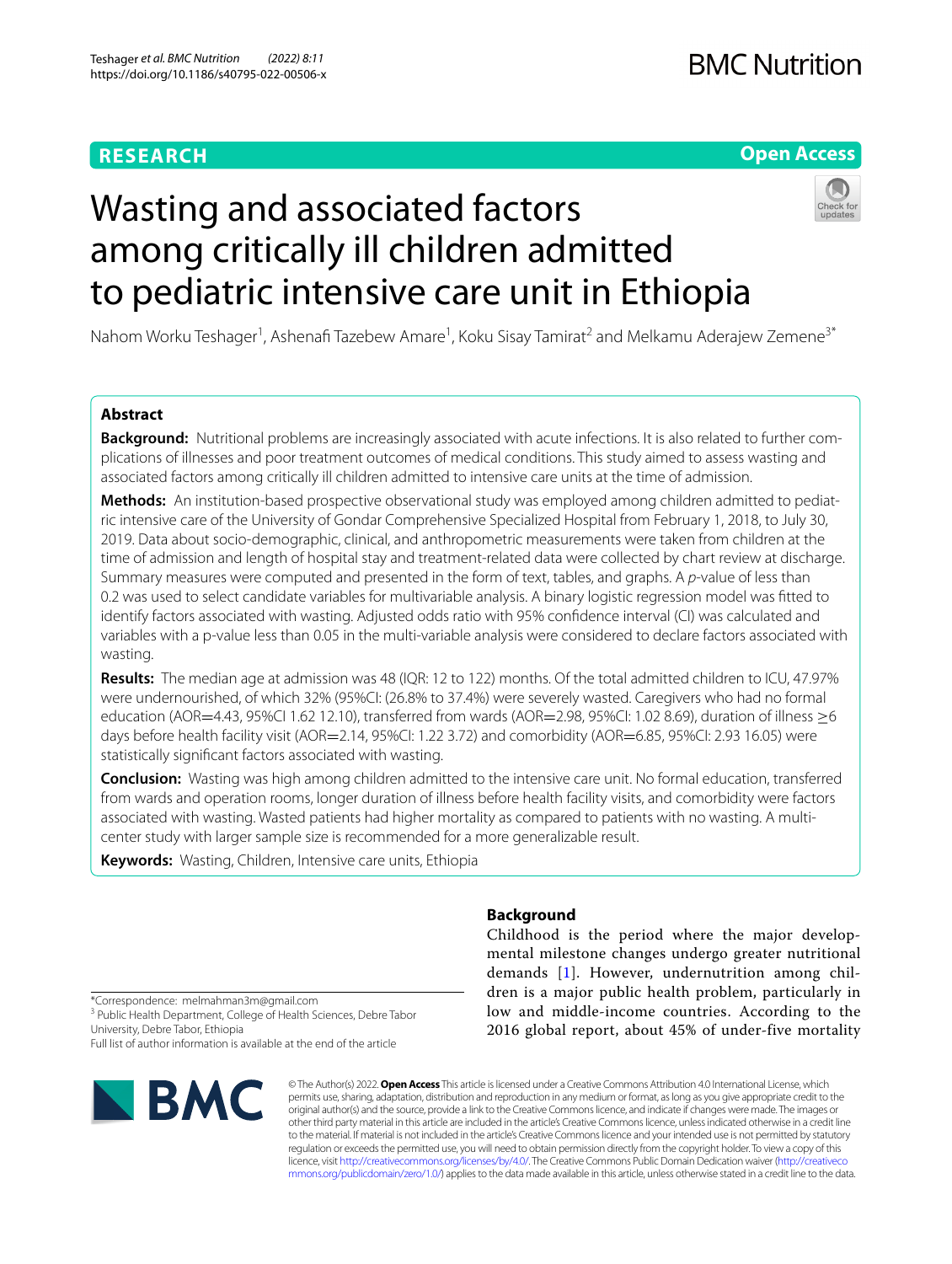was associated with undernutrition [[2](#page-6-1)]. Nutritional problems are increasingly associated with acute infections, further complications of illnesses, and poor treatment outcomes of medical conditions [\[2\]](#page-6-1). In addition, undernutrition is associated with longer negative health consequences such as developmental delay, recurrent infections, neurocognitive problems, and generational defects [\[3](#page-6-2)–[7\]](#page-6-3).

Serious medical conditions in children that deserve admission to the intensive care unit could be a complication of undernutrition or malnutrition could be the complication of the critical illness [[8\]](#page-6-4). Hypoglycemia, infections, and dehydration are some of the acute complications of undernutrition that may end up in deaths unless the undernutrition is addressed together with critical care interventions [[1,](#page-6-0) [5](#page-6-5), [9](#page-6-6), [10](#page-6-7)]. According to systematic review and meta-analysis, nutritional depletion among children admitted to the intensive care unit is associated with worse treatment outcomes [[11](#page-6-8)]. Evidence from analyses of a huge data set from low and middle-income countries showed that severe acute malnutrition is associated with a nine times higher risk of mortality as compared to well-nourished children [[12](#page-6-9)].

Independent studies in India, China, and Brazil showed 51.2, 51.7, and 18% of critically ill children were undernourished respectively  $[13-15]$  $[13-15]$  $[13-15]$ . On the other hand, a study from sixteen countries among children aged 1 month to 18 years admitted to PICU revealed that 17.9% were wasted [[16\]](#page-6-12). Similarly, the overall prevalence of wasting among critically ill children in Nigeria was 26.6% [[17](#page-6-13)].

A better understanding of the nutritional status of children in the intensive care units of low- and middle-income countries like Ethiopia where undernutrition (wasting and stunting) is a major public health problem is critical for a better outcome. Early nutritional intervention for wasted critically ill children may facilitate recovery from ICU [[1,](#page-6-0) [18](#page-6-14), [19](#page-6-15)]. Though different studies were conducted to assess nutritional status among children, there is a paucity of published data on the magnitude of wasting and factors associated with it among critically ill children admitted to ICU in Ethiopia and other low- and middle-income countries.

Therefore, this study aimed to examine the magnitude of wasting and associated factors from anthropometric data among critically ill children admitted to the PICU of a single center in Ethiopia. Findings from this study will serve as a baseline for future studies that might be done for the understanding of the magnitude, impact, and contribution of nutritional status to critical illness outcomes.

# **Methods**

### **Study design, period, and setting**

An institution-based prospective observational study was conducted among children aged 1months to 18 years admitted to the pediatric intensive care unit of the University of Gondar Comprehensive Specialized Hospital from February 1, 2018to July 30, 2019.

This is a teaching hospital with a total of 641 beds and 96 beds on the pediatrics side. The PICU has six beds; on average there are about 25 pediatric critical care admissions per month. The ICU team is composed of a general pediatrician, residents, interns, and a handful of senior-level nurses, but there are no dieticians.

#### **Population and sample**

All children who were admitted to the pediatric intensive care unit during the data collection period were considered as the study population. Patients aged 1 month to 18 years admitted to the pediatric intensive care unit were included in the study. Patients who do not have a caregiver or whose caregivers do not have adequate information about the socio-demographic status of the patient were excluded from the study. Moreover, those patients who are terminally ill or are on mechanical ventilators were excluded from the study due to the difficulty of measuring their weight.

#### **Data collection procedure**

Data was collected by physicians who were treating them using a standardized questionnaire after taking consent from caretakers. There were orientations and training about data collection (proper measurement of length, weight, and MUAC) and the objective of the study every three months as the ward team rotates every three months and demonstration every Monday for data collectors. Data on clinical characteristics were taken from the documentation of the admitting physician by chart review. Socio-demographic data and medical history were taken by interview. Diagnoses were put based on the WHO International Classifcation of Diseases  $10^{th}$  version (ICD-10) for disease category and only the primary diagnosis was used for ICD-10 assignment in patients having multiple diagnoses [[20,](#page-7-0) [21](#page-7-1)]. A nutritional assessment like weight, height/ length, the mid-upper circumference (MUAC) was taken at admission and Z-score was computed by using WHO Anthro/plus. The collected data were double-checked by the data collector and the principal investigator. The principal investigators supervised the overall process and check the completeness of questionnaires every day.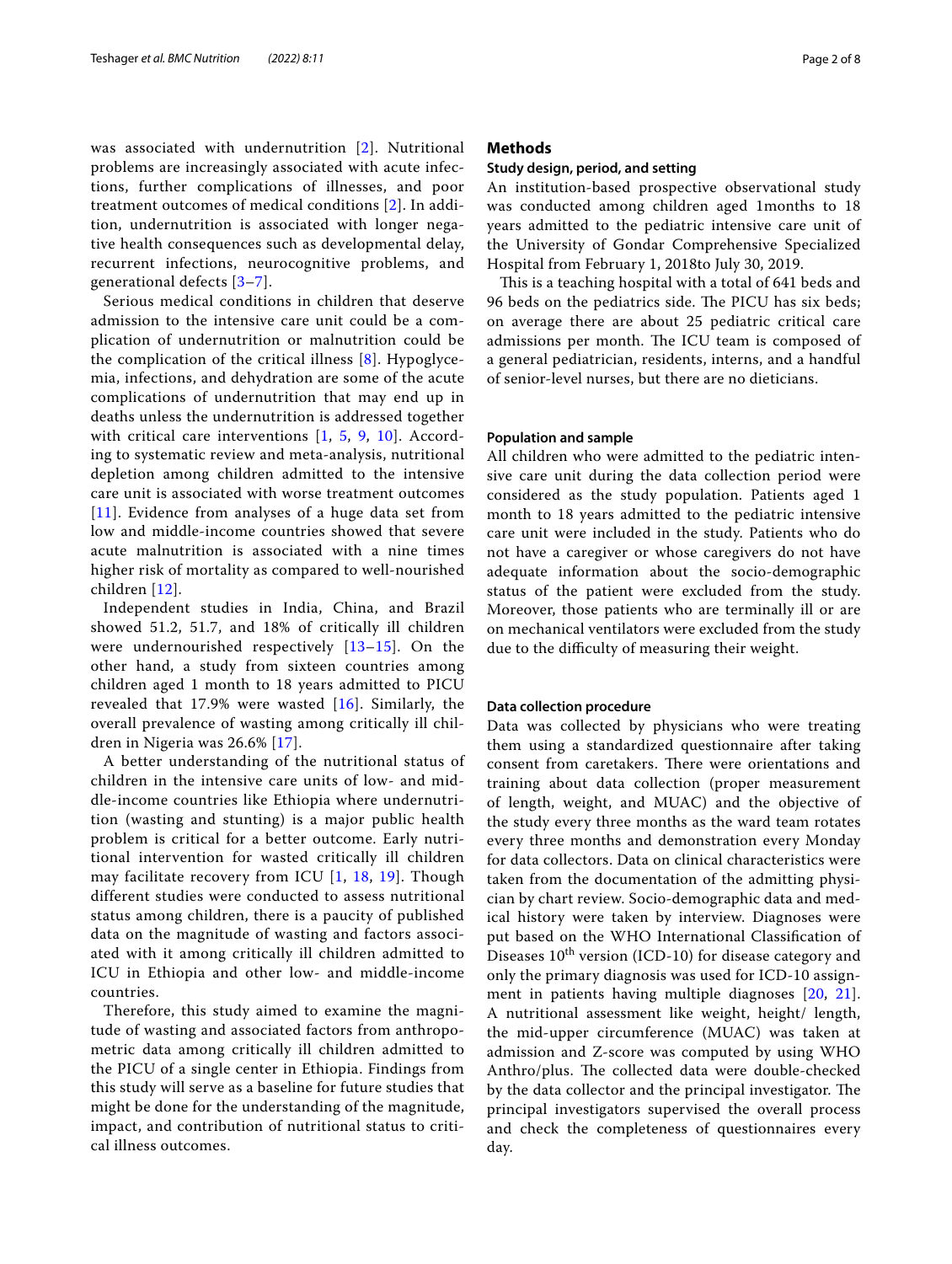| <b>Characteristics</b>                            | Frequency | Percentages<br>(%) |
|---------------------------------------------------|-----------|--------------------|
| Age in months                                     |           |                    |
| $\leq$ 12                                         | 88        | 28.1               |
| $13 - 24$                                         | 29        | 9.3                |
| $25 - 60$                                         | 66        | 21.1               |
| 61-132                                            | 63        | 20.1               |
| >132                                              | 67        | 21.4               |
| Sex                                               |           |                    |
| Male                                              | 187       | 59.7               |
| Female                                            | 126       | 40.3               |
| Residence                                         |           |                    |
| Urban                                             | 71        | 22.7               |
| Rural                                             | 242       | 73.3               |
| Caregivers                                        |           |                    |
| Parents                                           | 291       | 93                 |
| Grandparents                                      | 8         | 2.6                |
| Siblings                                          | 8         | 2.6                |
| Others                                            | 6         | 1.9                |
| <b>Caregiver level of education</b>               |           |                    |
| No formal education                               | 242       | 77.6               |
| Primary school                                    | 32        | 10.2               |
| Secondary school                                  | 17        | 5.4                |
| College and above                                 | 21        | 6.7                |
| Caregivers' occupation                            |           |                    |
| Farmers                                           | 223       | 71.2               |
| Merchants and private                             | 32        | 10.2               |
| Government employee                               | 31        | 9.9                |
| Unemployed                                        | 27        | 8.6                |
| <b>Season of admission</b>                        |           |                    |
| Summer                                            | 63        | 20.1               |
| Spring                                            | 45        | 14.4               |
| Winter                                            | 85        | 27.2               |
| Autumn                                            | 120       | 38.3               |
| <b>Clinical characteristics</b>                   |           |                    |
| Duration of illness before PICU admission in days |           |                    |
| <6 days                                           | 164       | 52.4               |
| $\geq$ 6 days                                     | 149       | 47.6               |
| Sources of admission                              |           |                    |
| Home                                              | 36        | 11.5               |
| Other facilities                                  | 37        | 11.8               |
| Emergency room                                    | 189       | 60.4               |
| Wards                                             | 51        | 16.3               |
| <b>Vaccination status</b>                         |           |                    |
| Complete                                          | 203       | 64.9               |
| Incomplete                                        | 110       | 35.1               |
| <b>Comorbid illness</b>                           |           |                    |
| Yes                                               | 43        | 13.7               |

<span id="page-2-0"></span>**Table 1** Socio-demographic and clinical characteristics of children admitted to the pediatric intensive care unit at the University of Gondar comprehensive specialized hospital, northwest Ethiopia February 1, 2018, to July 30, 2019 (*n* = 313)

# **Table 1** (continued)

| <b>Characteristics</b>                   | Frequency | Percentages<br>(%) |
|------------------------------------------|-----------|--------------------|
| No                                       | 270       | 86.3               |
| ICD 10 diagnosis                         |           |                    |
| Neurology                                | 71        | 26.7               |
| Infectious disease                       | 59        | 18.8               |
| Trauma and environmental                 | 37        | 11.8               |
| Metabolic diseases                       | 28        | 8.9                |
| Congenital malformation                  | 23        | 7.4                |
| Cardiovascular disease                   | 21        | 6.7                |
| Gastrointestinal                         | 20        | 64                 |
| Renal diseases                           | 20        | 6.4                |
| Respiratory diseases                     | 18        | 5.7                |
| Neoplasm                                 | 18        | 5.7                |
| Hematology                               | ξ         | 1                  |
| Critical illness diagnosis ( $n = 100$ ) |           |                    |
| Sepsis                                   | 32        | 32                 |
| Severe sepsis                            | 9         | 9                  |
| Septic shock                             | 47        | 47                 |
| <b>ARDS</b>                              | 12        | 12                 |
|                                          |           |                    |

# **Variable of the study and operational defnitions**

Acute malnutrition (wasting) was the outcome variable, whereas socio-demographic characteristics (age, sex, relation with the caregiver, caregiver's educational status, occupation), hospital arrival, and admission related factors (duration of illness before admission, the month of admission, source of admission), clinical characteristics (diagnosis, anthropometric value at admission, comorbidity, vaccination status) were the independent variables.

## *Acute malnutrition (Wasting)*

Nutritional status of a child when the weight for height/ length Z-score is <-2SD as compared with the median value of World Health Organization reference point [[22](#page-7-2)].

## *Length of Stay (LOS)*

Refers to the duration of stay in a number of days from the date of admission to the date of discharge in PICU.

# **Data processing and analysis**

After the data were checked for its consistency and completeness, it was entered into EpiData version 3.1 exported to STATA version 14 for cleaning and analysis. Descriptive statistics like mean, median, proportions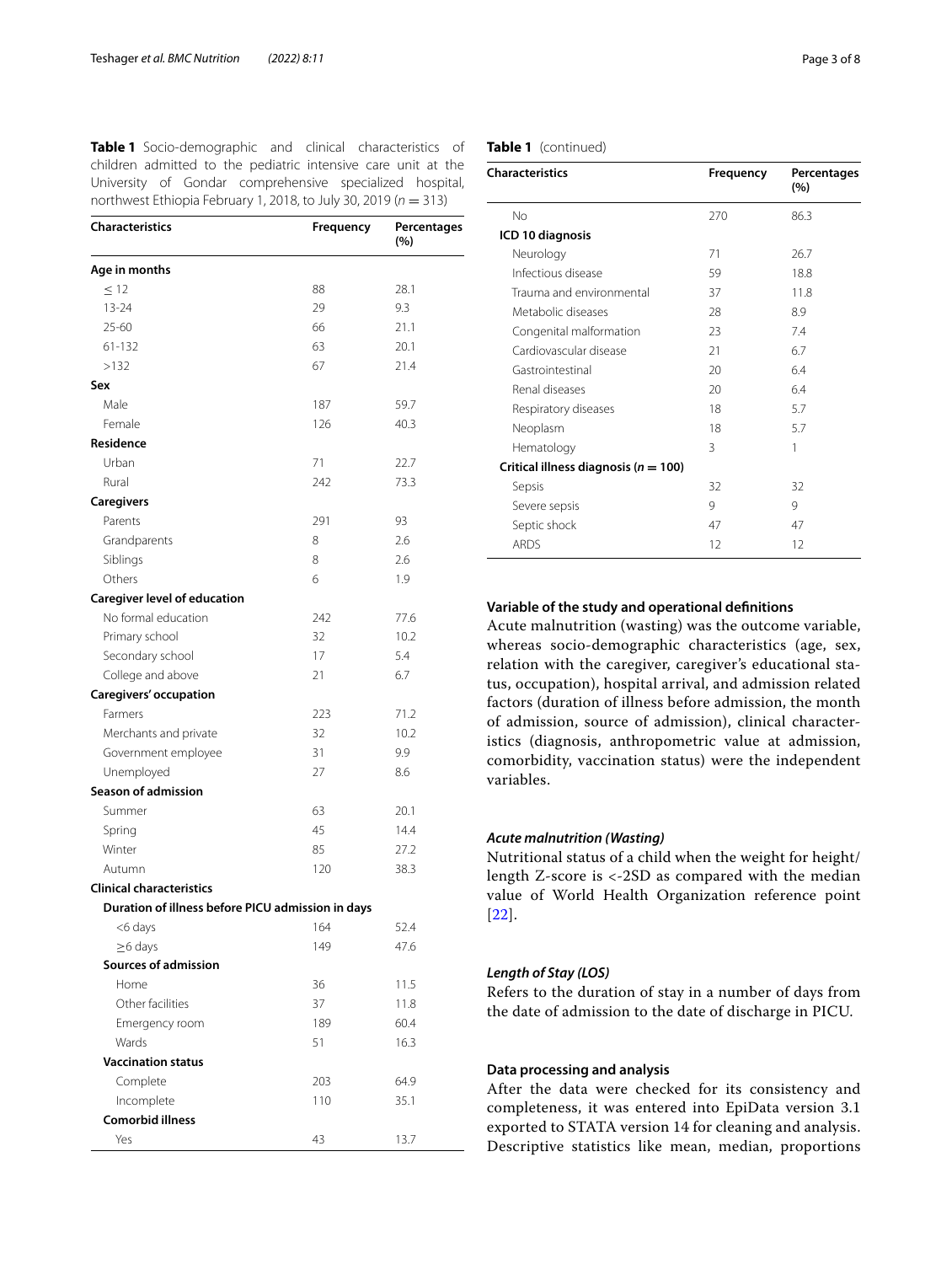

<span id="page-3-0"></span>were carried out to summarize baseline socio-demographic and clinical characteristics. A *p*-value of less than 0.2 was used to select candidate variables for multivariable analysis. A binary logistic regression model was ftted to identify factors associated with wasting. Adjusted odds ratio with 95% confdence interval (CI) was calculated and variables with a *p*-value less than 0.05 in the multi-variable analysis were considered to declare factors associated with wasting. We used the Kaplan-Meier survival estimation curve and logrank tests to compare the diference in LOS as well as mortality between normal and wasted patients and among normal, moderately wasted, and severely wasted patients.

# **Result**

## **Socio‑demographic characteristics**

A total of 376 patients were admitted during the study period. Data was collected from 327 patients who fulflled the inclusion criteria. Fourteen patients were excluded from the study for having incomplete data. Three hundred thirteen participants were included in the fnal analysis.

The median age at admission was  $48$  (IQR: 12 to 122) months, about 28.1% were infants followed by adolescents (21.4%).

# **Clinical characteristics of children admitted to pediatric intensive care units**

The major reason for PICU admission was summarized based on the 10<sup>th</sup> version of the ICD of WHO. Neurologic disorders (22.7%), infectious disease (18.8%), and environmental hazards (11.8%) account for the top three diagnoses. The median duration of stay in the ICU was 3 days with IQR: 1-6 days. Forty-three (13.7%) patients had at least one comorbid illness, of which congenital malformations and genetic disorders (27.9%), cerebral palsy with or without seizure disorders (25.6%), CKD (16.3%), and HIV/AIDS (14%) are the commonest illnesses (Table [1\)](#page-2-0).

#### **Nutritional status of children admitted to pediatric ICU**

As shown in Fig. [1](#page-3-0) below, of all participants, 48% (95% CI: 42.2, 53.6) were wasted. Among all participants, 16% were moderately wasted and 32% of them had severe wasting. Males account for 58 and 64 % of severely and moderately wasted children respectively.

# **Factors associated with wasting among children admitted to ICU**

From the multivariable logistic regression analysis, caregivers' level of education, duration of illness before the visit of any health facility, comorbidities, and source of admission were signifcantly associated with wasting among children admitted to the pediatric intensive care unit. Thus, the odds of being wasted among children admitted to the pediatric intensive care unit whose caregiver had no formal education were 4.43 times higher as compared to those whose caregiver had primary education and above (AOR=4.43,95%CI: 1.62, 12.10). Children who were transferred from wards had 2.98 times higher odds of being wasted as compared to those coming from home (AOR=2.98, 95%CI: 1.02 8.69). Likewise, children who had comorbidities and longer than six days duration of illness before health facility visit had 6.85 (AOR=6.85,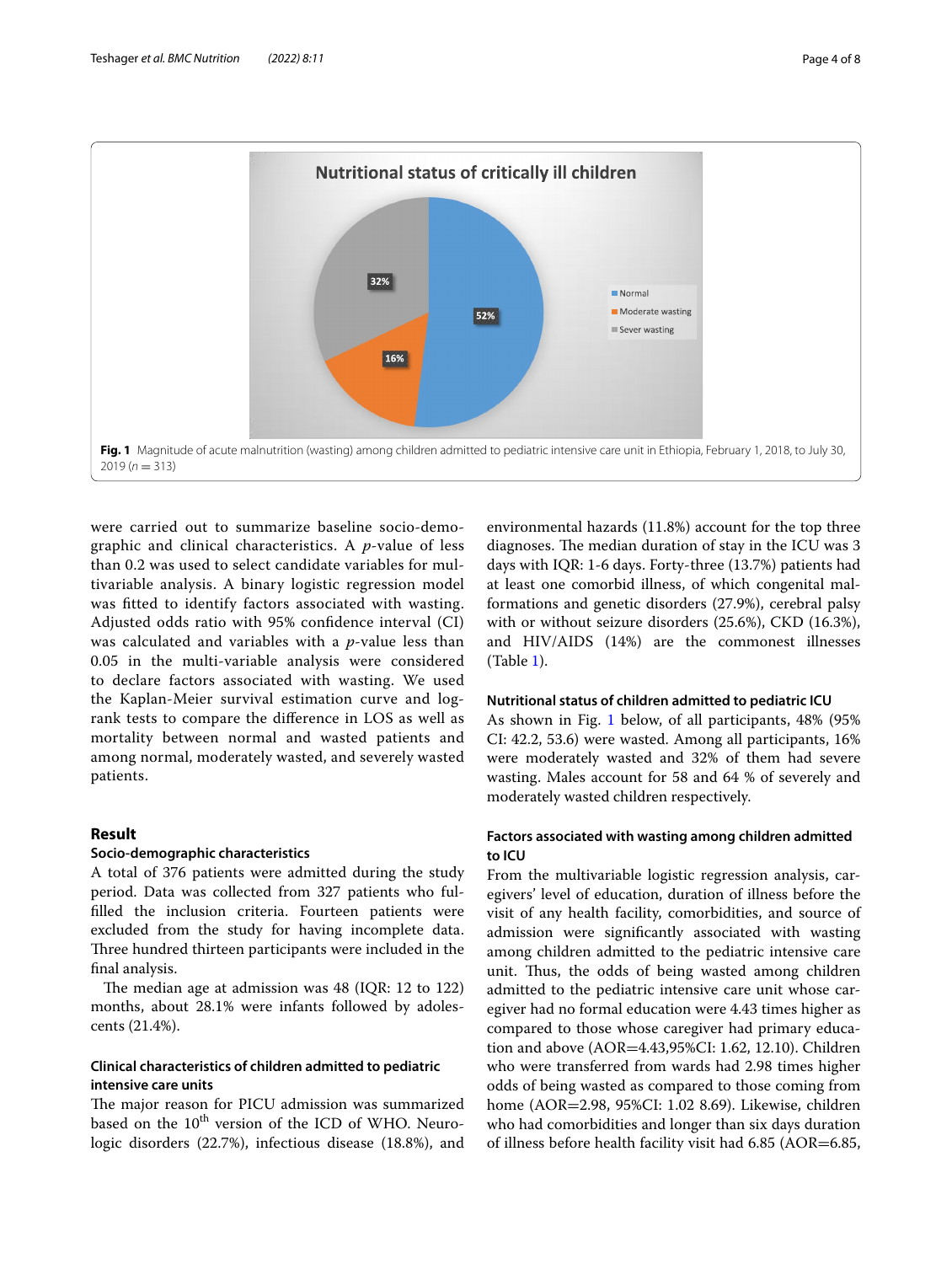<span id="page-4-0"></span>**Table 2** Binary logistic regression analysis to identify factors associated with wasting among children admitted to pediatric intensive care at the University of Gondar comprehensive specialized hospital, northwest Ethiopia February 1, 2018, to July 30, 2019 (*n* = 313)

| <b>Characteristics</b>                               | Wasting |           | Crude OR        | <b>Adjusted OR</b>  |  |  |
|------------------------------------------------------|---------|-----------|-----------------|---------------------|--|--|
|                                                      | Yes     | <b>No</b> |                 |                     |  |  |
| Age in months                                        |         |           |                 |                     |  |  |
| < 12                                                 | 25      | 63        | 1               | 1                   |  |  |
| $13 - 24$                                            | 10      | 19        | 1.32(0.54 3.24) | 1.16(0.413.31)      |  |  |
| $25 - 60$                                            | 15      | 51        | 0.74(0.35 1.55) | 0.53(0.211.30)      |  |  |
| $61 - 132$                                           | 23      | 40        | 1.45(0.72 2.89) | 1.15(0.50 2.63)     |  |  |
| >132                                                 | 27      | 40        | 1.70(0.86 3.33) | 1.39(0.63 3.06)     |  |  |
| Caregiver' level of education                        |         |           |                 |                     |  |  |
| No formal education                                  | 90      | 153       | 3.52(1.72 7.23) | 4.43(1.62 12.10)*   |  |  |
| Primary and above                                    | 10      | 60        | 1               | 1                   |  |  |
| Caregivers' occupation                               |         |           |                 |                     |  |  |
| Farmers                                              | 76      | 147       | 1               | 1                   |  |  |
| Merchants and private                                | 6       | 26        | 0.44(0.171.15)  | 0.75(0.23 2.40)     |  |  |
| Government employee                                  | 6       | 25        | 0.46(0.181.18)  | 0.64(0.15 2.81)     |  |  |
| Unemployed                                           | 12      | 15        | 1.54(0.69 3.47) | 1.58(0.59 4.24)     |  |  |
| Source of admission                                  |         |           |                 |                     |  |  |
| Home                                                 | 8       | 28        | 1               | 1                   |  |  |
| Other facilities                                     | 8       | 29        | 0.96(0.312.92)  | 1.08(0.32 3.59)     |  |  |
| Emergency room                                       | 60      | 129       | 1.62(0.70 3.78) | 1.88(0.75 4.73)     |  |  |
| Wards                                                | 24      | 27        | 3.11(1.198.11)  | 2.98(1.02 8.69)*    |  |  |
| Duration of illness before visit any health facility |         |           |                 |                     |  |  |
| <6 days                                              | 38      | 126       | 1               | 1                   |  |  |
| $\geq$ 6 days                                        | 62      | 87        | 2.36(1.453.84)  | 2.14(1.22 3.77)*    |  |  |
| <b>Comorbidities</b>                                 |         |           |                 |                     |  |  |
| Yes                                                  | 73      | 197       | 4.55(2.32 8.93) | $6.85(2.9316.05)^*$ |  |  |
| Nο                                                   | 27      | 16        | 1               | 1                   |  |  |
| <b>Critical illness</b>                              |         |           |                 |                     |  |  |
| Yes                                                  | 44      | 56        | 2.20(1.333.62)  | 1.48(0.82 2.65)     |  |  |
| No                                                   | 56      | 157       | 1               | 1                   |  |  |

\*signifcant at *p*<0.05

95%CI: 2.93 16.05) and 2.14 (AOR=2.14, 95%CI: 1.22 3.77) times higher odds respectively as compared to their counterparts (Table [2](#page-4-0)).

### **Wasting and ICU outcome**

Kaplan-Meier survival estimation and log-rank tests were used to investigate the diferences in mortality and length of stay. Thus, wasted children had a statistically significant higher mortality than normal patients ( $x2 = 4.84$ ,  $df = 1$ ,  $p = 0.028$ ) (Fig. [2\)](#page-5-0). Furthermore, compared to normal and moderately wasted children, severely wasted children had a greater mortality rate ( $x2 = 6.61$ , df = 2, *p*  $= 0.037$ ) (Fig. [3\)](#page-5-1). However, there were no statistically signifcant diferences in length of stay between normal and wasted children ( $x2 = 1.89$ , df = 1,  $p = 0.169$ ) or between normal, moderately wasted, and severely wasted children  $(x2 = 2.35, df = 2, p = 0.308).$ 

# **Discussion**

Studies on the nutritional status of children in the intensive care units of low- and middle-income countries like Ethiopia where undernutrition is a major public health problem is paramount for a better outcome. Therefore, this study aimed to assess the magnitude of wasting and associated factors among critically ill children admitted to intensive care units at the time of admission. These fndings help clinicians practice nutritional status tailored care. It will also serve as a baseline for future studies.

The overall prevalence of wasting among critically ill children admitted to PICU was 48 % (95% CI: 42.2, 53.6). Of which, about 16 and 32% were moderate and severe wasting respectively. This study was consistent with findings of studies done in Brazil (43-53%) [[5\]](#page-6-5), India (51.2%) [[13\]](#page-6-10), and China  $(51.7%)$  [[14\]](#page-6-16). However, this result was higher than the fnding of another multi-center study done in Brazil (17.1-17.9%) [\[6](#page-6-17)], Iran (25.2%) [\[23](#page-7-3)], a study from sixteen countries  $(17.9%)$  [\[16\]](#page-6-12), and Nigeria  $(26.6%)$ [[17\]](#page-6-13). This variation could be due to socio-demographic and economic diferences between the study settings. On the other hand, the fnding in this study is lower than the fnding of another study conducted in Brazil using serum albumin measurement  $(64.2%)$  [\[24](#page-7-4)]. This difference can be attributed to the diference in the nutritional assessment technique; thus, anthropometry might underestimate nutritional status.

The odds of wasting were five times higher for children whose caregivers had no formal education as compared to those who had a primary school and above. This finding was consistent with the fnding of previous studies conducted in Kenya, Brazil, Nigeria, and Ethiopia [[3,](#page-6-2) [8](#page-6-4), [25,](#page-7-5) [26](#page-7-6)]. This could be because caregiver knowledge and awareness of nutritional practices afect the nutritional status of a child. Children who were transferred from wards had an increased occurrence of wasting as compared to those who were directly admitted from home. This study finding is similar to another study finding in Malawi  $[9]$  $[9]$ . The possible explanation might be that children transferred from wards might have hospitalacquired malnutrition. In addition, nutrition intake in the hospital might be low which could contribute to the development of in-hospital malnutrition.

Patients who had a longer duration of illness before seeking health care had two times higher odds of being wasted as compared to those who visited the health facility early. This could be related to the chronicity of the illness that leads to either increased energy requirement and expenditure or decreased intake due to the anorexic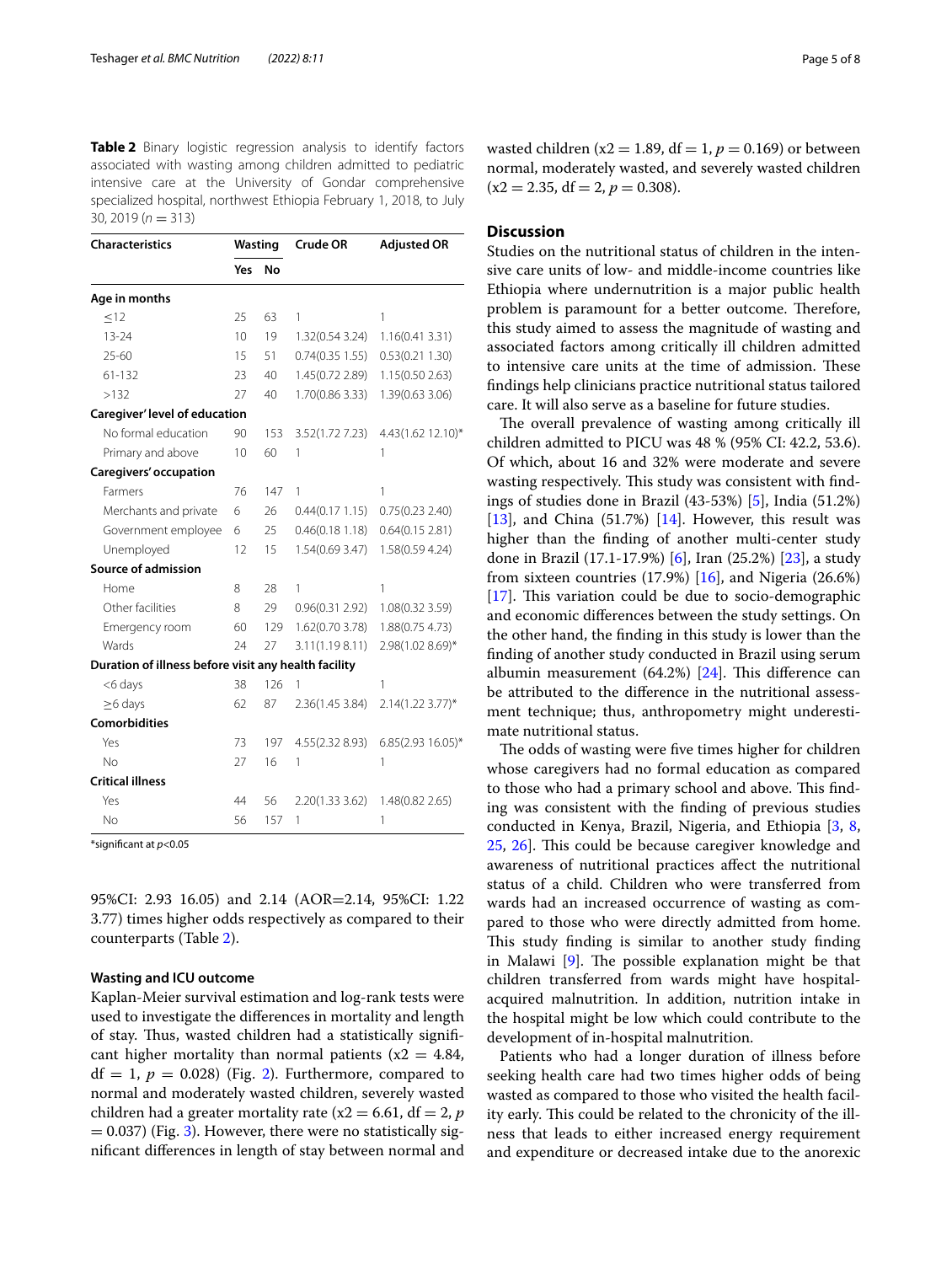

<span id="page-5-0"></span>efect of infammatory mediators (especially in infectious diseases). This finding was consistent with other studies [[4,](#page-6-18) [8](#page-6-4), [9\]](#page-6-6).

Comorbidities were also associated with increased occurrence of wasting as compared to those who had no such history. This finding was in line with findings in pre-vious studies done in different settings [\[25,](#page-7-5) [27](#page-7-7), [28](#page-7-8)]. This could be because comorbid illnesses afect the intake and utilization of nutrients in the body.

by other studies [[13](#page-6-10), [29,](#page-7-9) [30](#page-7-10)]. This could be because nutritional defciencies potentiate the impacts of infections, organ failures, and metabolic disturbances that fuel the underlying disease process. Besides, wasted patients have limited physiologic reserve as compared to patients with no wasting.

**Strength and limitation of the study**

Wasted children had a statistically signifcant higher mortality than normal patients. This finding is supported This is the first single-center study in the country that reported the magnitude and associated factors of

<span id="page-5-1"></span>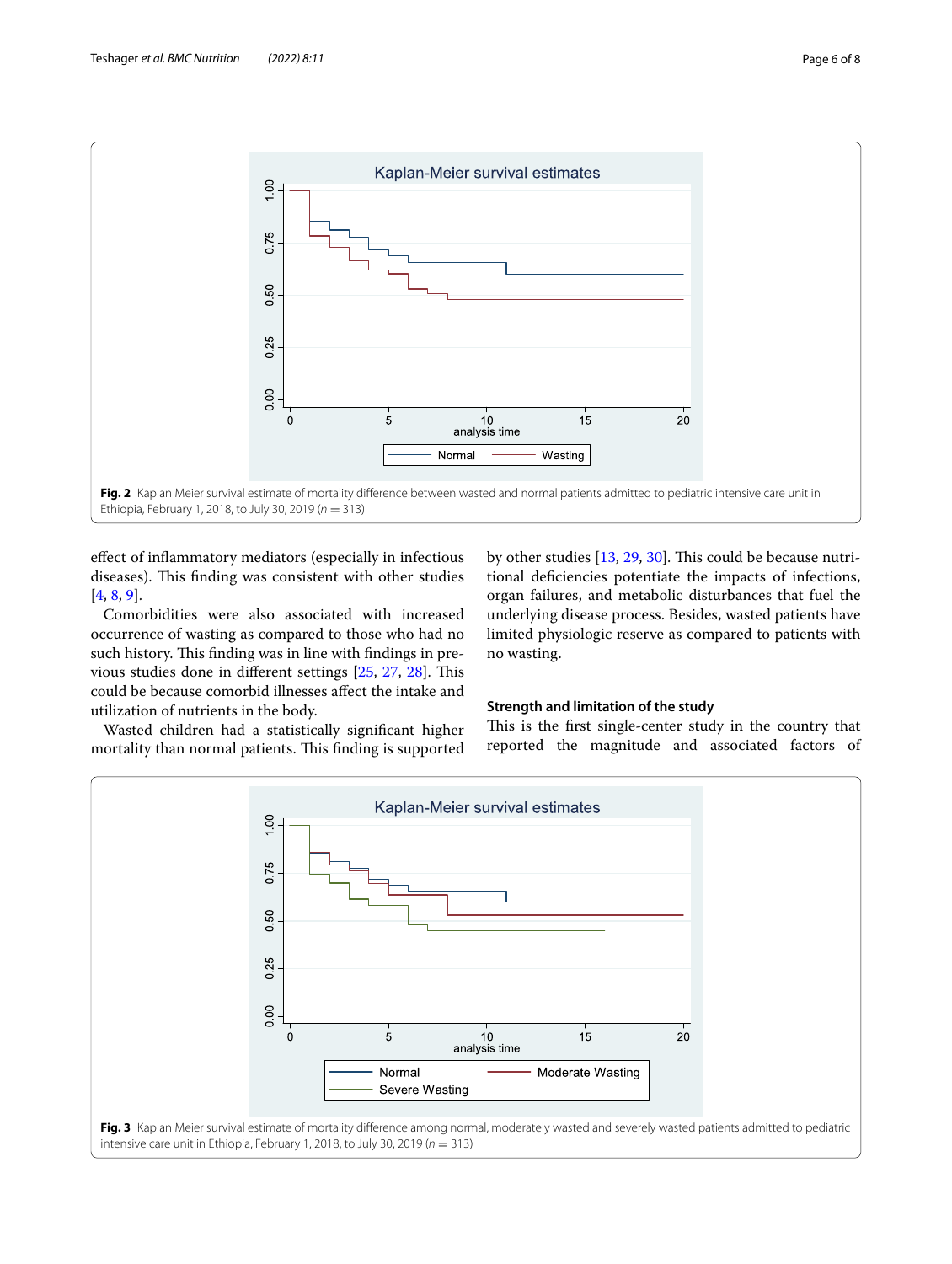wasting and its impact on mortality in an intensive care setting. Nutritional status was assessed by anthropometric parameters which could underestimate the magnitude compared to biochemical measurements. It could have been good if we included dietary diversity score and household food insecurity status which have causality with the nutritional status of children. Moreover, analysis and adjustment for residual and unmeasured confounders were not done.

## **Conclusion and recommendation**

This study showed that the magnitude of wasting was high among children admitted to the intensive care unit. No formal education, transferred from wards, longer duration of illness before health facility visits, and comorbidity were factors associated with wasting. Furthermore, wasted patients had signifcantly higher mortality than normal patients. A multicenter study with larger sample size is recommended for a more generalizable result.

#### **Abbreviations**

CI: Confdence Intervals; CKD: Chronic Kidney Diseases; ICD: International Classifcations of Disease; ICU: Intensive Care Unit; IQR: Interquartile Range; LOS: Length of Hospital stay; MUAC: Mid Upper Arm Circumference; PICU: Pediatric Intensive Care Unit; WHO: World Health Organization.

#### **Acknowledgments**

We are thankful to study participants, data collectors, supervisors, and hospital administrators of the University of Gondar Comprehensive specialized hospital. In addition, we would like to acknowledge the department of pediatrics and child health.

#### **Authors' contributions**

NWT, ATA, KST, and MAZ participated to design the study, performed data analysis, visualization, validation of the whole work, and prepared the manuscript. NWT took part in funding acquisition, data collection, supervision, and software, and other resources. All authors read and approved the fnal manuscript.

#### **Funding**

The study was funded by the University of Gondar, Ethiopia. The funder has no role in study design, data collection, and analysis, interpretation of data, the decision to publish, or preparation of the manuscript.

#### **Availability of data and materials**

Data is available from the corresponding author upon reasonable request.

#### **Declarations**

#### **Ethics approval and consent to participate**

All the methods and procedures in this study were carried out by the Declaration of Helsinki and ethical clearance was obtained from the Institutional Ethical Review Board of College of Medicine and Health Sciences, University of Gondar (ref.no 20/01/2018). Assent and informed written consent were obtained from the caretakers. The name or any other identifying information was not recorded on the questionnaire. All information taken from the chart was kept strictly confdential and in a safe place. The information retrieved was used only for the study purpose.

#### **Consent for publication**

Not applicable

#### **Competing interests**

The authors declare that they have no competing interests.

#### **Author details**

<sup>1</sup> Department of Pediatrics and Child Health, School of Medicine, College of Medicine and Health Sciences, University of Gondar, Gondar, Ethiopia. 2 <sup>2</sup> Department of Epidemiology and Biostatistics, Institute of Public Health, College of Medicine and Health Sciences, University of Gondar, Gondar, Ethiopia. <sup>3</sup> Public Health Department, College of Health Sciences, Debre Tabor University, Debre Tabor, Ethiopia.

Received: 20 September 2021 Accepted: 25 January 2022 Published online: 02 February 2022

#### **References**

- <span id="page-6-0"></span>1. Grantham-McGregor SM, et al. Efects of integrated child development and nutrition interventions on child development and nutritional status. Ann N Y Acad Sci. 2014;1308(1):11–32.
- <span id="page-6-1"></span>2. Caleyachetty R, et al. The double burden of malnutrition among adolescents: analysis of data from the global school-based student health and health behavior in school-aged children surveys in 57 low-and middleincome countries. Am J Clin Nutr. 2018;108(2):414–24.
- <span id="page-6-2"></span>3. Akorede QJ, Abiola OM. Assessment of nutritional status of under-fve children in Akure South Local Government, Ondo State Nigeria. Int J Res Rev Appl Sci. 2013;14(3):671.
- <span id="page-6-18"></span>4. Chiabi A, et al. The clinical spectrum of severe acute malnutrition in children in Cameroon: a hospital-based study in Yaounde, Cameroon. Translat Pediatr. 2017;6(1):32.
- <span id="page-6-5"></span>5. de Souza Menezes F, Leite HP, Nogueira PCK. Malnutrition as an independent predictor of clinical outcome in critically ill children. Nutrition. 2012;28(3):267–70.
- <span id="page-6-17"></span>6. Mehta NM, et al. Nutritional practices and their relationship to clinical outcomes in critically ill children—an international multicenter cohort study. Crit Care Med. 2012;40(7):2204.
- <span id="page-6-3"></span>Taha AA, et al. Effect of early nutritional support on intensive care unit length of stay and neurological status at discharge in children with severe traumatic brain injury. J Neurosci Nurs. 2011;43(6):291–7.
- <span id="page-6-4"></span>Agarwal E, et al. Malnutrition, and poor food intake are associated with prolonged hospital stay, frequent readmissions, and greater in-hospital mortality: results from the Nutrition Care Day Survey 2010. Clin Nutr. 2013;32(5):737–45.
- <span id="page-6-6"></span>9. Lelijveld N, et al. Chronic disease outcomes after severe acute malnutrition in Malawian children (ChroSAM): a cohort study. Lancet Glob Health. 2016;4(9):e654–62.
- <span id="page-6-7"></span>10. Mogensen KM, et al. Malnutrition, critical illness survivors, and postdischarge outcomes: a cohort study. J Parenter Enter Nutr. 2018;42(3):557–65.
- <span id="page-6-8"></span>11. Mogensen KM, et al. Nutritional status and mortality in the critically ill. Crit Care Med. 2015;43(12):2605–15.
- <span id="page-6-9"></span>12. Black RE, et al. Maternal and child undernutrition: global and regional exposures and health consequences. Lancet. 2008;371(9608):243–60.
- <span id="page-6-10"></span>13. Bagri NK, et al. Impact of malnutrition on the outcome of critically ill children. Indian J Pediatr. 2015;82(7):601–5.
- <span id="page-6-16"></span>14. Li J, et al. Nutritional survey in critically ill children: a single center study in China. Translat Pediatr. 2020;9(3):221.
- <span id="page-6-11"></span>15. Ventura JC, et al. Undernutrition at PICU admission is predictor of 60-day mortality and PICU length of stay in critically ill children. J Acad Nutr Diet. 2020;120(2):219–29.
- <span id="page-6-12"></span>16. Bechard LJ, et al. Nutritional status based on body mass index is associated with morbidity and mortality in mechanically ventilated critically Ill children in the PICU. Crit Care Med. 2016;44(8):1530–7.
- <span id="page-6-13"></span>17. Ocheke IE, Thandi P. Malnutrition in acutely ill children at the paediatric emergency unit in a tertiary hospital in Nigeria. Niger Med J. 2015;56(2):113–7.
- <span id="page-6-14"></span>18. Zamberlan P, Delgado AF, Leone C, Feferbaum R, Okay TS. Nutrition therapy in a pediatric intensive care unit: indications, monitoring, and complications. J Parenter Enter Nutr. 2011;35(4):523–9.
- <span id="page-6-15"></span>19. Grippa RB, et al. Nutritional status as a predictor of duration of mechanical ventilation in critically ill children. Nutrition. 2017;33:91–5.